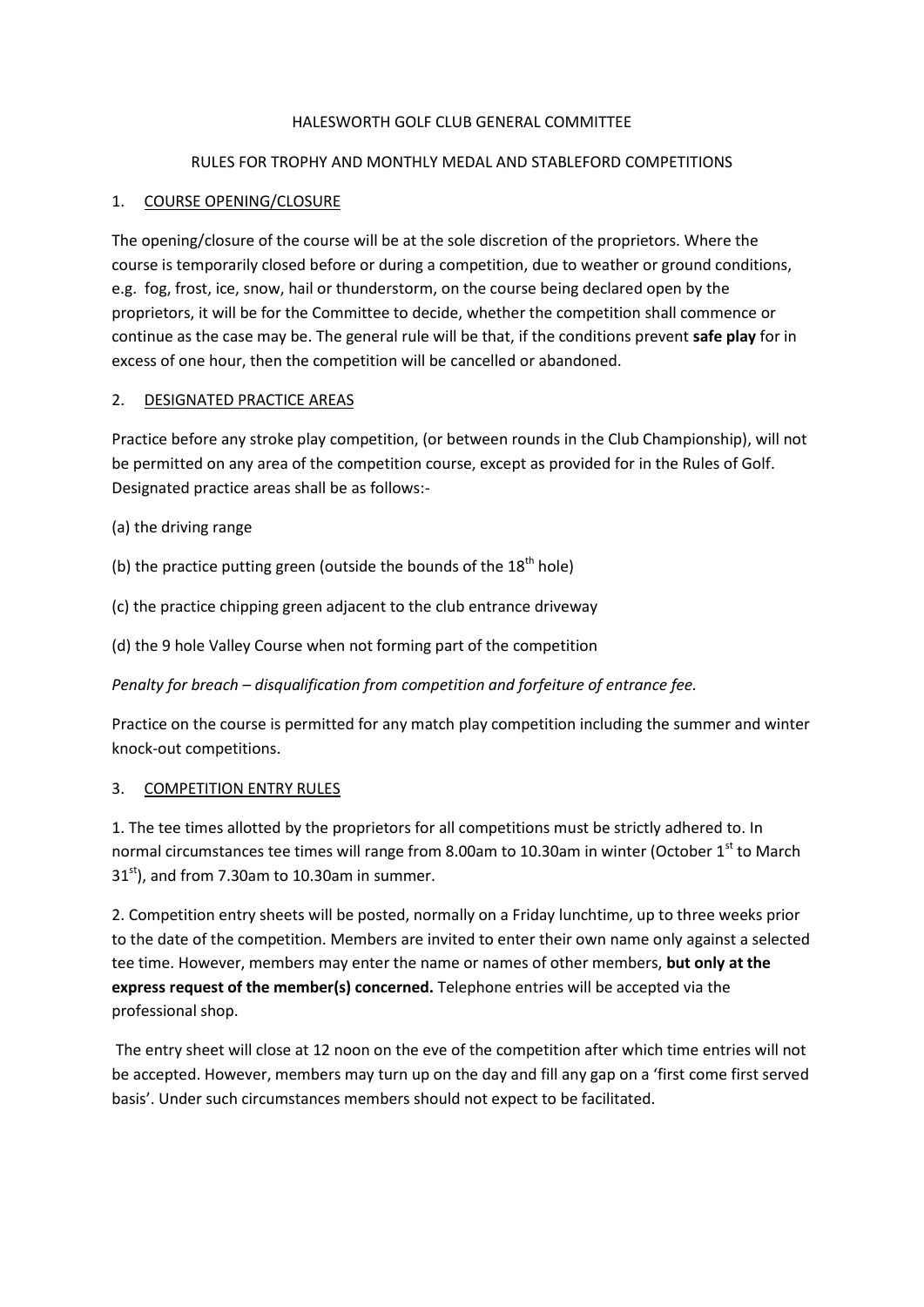3. Members wishing to play outside the allotted competition tee times will be permitted to do so subject to arranging an alternative tee time in the pro-shop and to entering their name(s) on the entry sheet before 12 noon on the eve of the competition. **No later entries will be accepted.**

4. Members who find that they are unable to play in a given competition will be permitted to withdraw, without penalty, ensuring their name is erased from the entry sheet, up to the closure time of the pro-shop on the eve of the competition.

5. No group will exceed three players, except for the last tee time, where the maximum will be four players. Where the last tee time is occupied by four players then the immediately preceding tee time(s) may also include four players. Under no circumstances will a four ball be permitted to precede a three ball within the allotted tee times.

*The penalty for breach of this rule will be disqualification of all players concerned with forfeiture of entry fee.*

6. Where a member fails to appear for a competition that member will be expected to pay the entry fee or to accept disqualification from a subsequent competition. *Where representations are made relating to exceptional circumstances the Committee may waive this penalty.*

## 4. COMPETITION RULES

1. The rules of golf as laid down by the Royal and Ancient Golf Club of St Andrews and Local Rrules for the time being in force, will be applied to all trophy, monthly medal and Stableford competitions. The penalties for breaches of these rules will be applied by the General Committee.

2. Where specific format, qualification or handicap rules apply to a particular competition these will be advised on the posted competition entry sheet.

3. Members must be on the appointed tee at least five minutes before the allotted tee time.

## *Penalty for breach – medal - 2 strokes, Stableford – 2 points*

4. It is expected that once a scorecard has been issued it shall be returned by the participating member whether completed or not.

*Penalty for breach – disqualification from entry to a subsequent competition.*

5. It is expected that having started a round the member will complete. Walking from the course without completing a round can be disconcerting for other players in the group and is to be discouraged.

*Penalty for leaving the course before completion – disqualification from entry to a subsequent competition*. *Where representations are made relating to exceptional circumstances the General Committee may waive this penalty.*

6. Slow play is a major problem in the game of golf and is to be widely discouraged. It is accepted that, at amateur level, searching for balls is prevalent and cannot be avoided. However, members should always endeavour to ensure that following groups are not unnecessarily delayed. The rule to